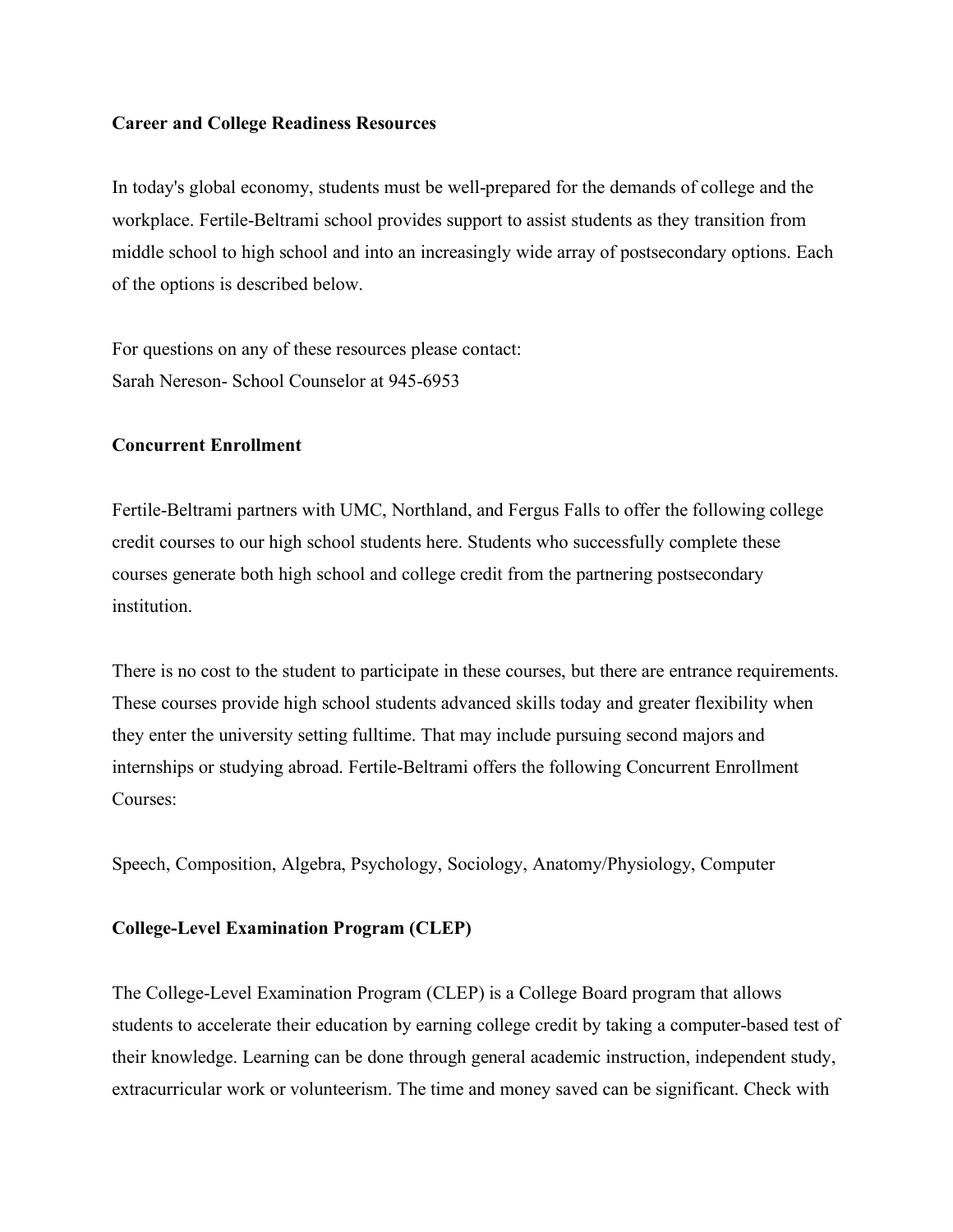the postsecondary institution of your choice for their most recent CLEP credit policy. Visit the College Board website for more information.

## **Postsecondary Enrollment Options (PSEO)**

PSEO is a program that allows students in 10th, 11th and 12th grade to earn both high school and college credits while still in high school, through enrollment in and successful completion of college-level, nonsectarian courses at eligible participating postsecondary institutions. Most PSEO courses are offered on the campus of the postsecondary institution; some courses are offered online. Each participating college or university sets its own requirements for enrollment into the PSEO courses. Eleventh and 12th-grade students may take PSEO courses on a full- or part-time basis; 10th graders may take one career/technical PSEO course. If they earn at least a grade C in that class, they may take additional PSEO courses.

There is no charge to PSEO students for tuition, books or fees for items that are required to participate in a course. Students must meet the PSEO residency and eligibility requirements and abide by participation limits specified in Minnesota Statutes, section 124D.09. If a school district determines a student is not on track to graduate, she/he may continue to participate in PSEO. Funds are available to help pay transportation expenses for qualifying students to participate in PSEO courses on college campuses. Schools must provide up-to-date information to all students in grades 8-11 and their families by March 1, every year. Students must notify their school by May 30 if they want to participate in PSEO for the following school year.

For current information about the PSEO program, visit the Minnesota Department of Education's Postsecondary Enrollment Options (PSEO) webpage.

This information provided with the assistance of MREA, a statewide organization advocating for Greater Minnesota students.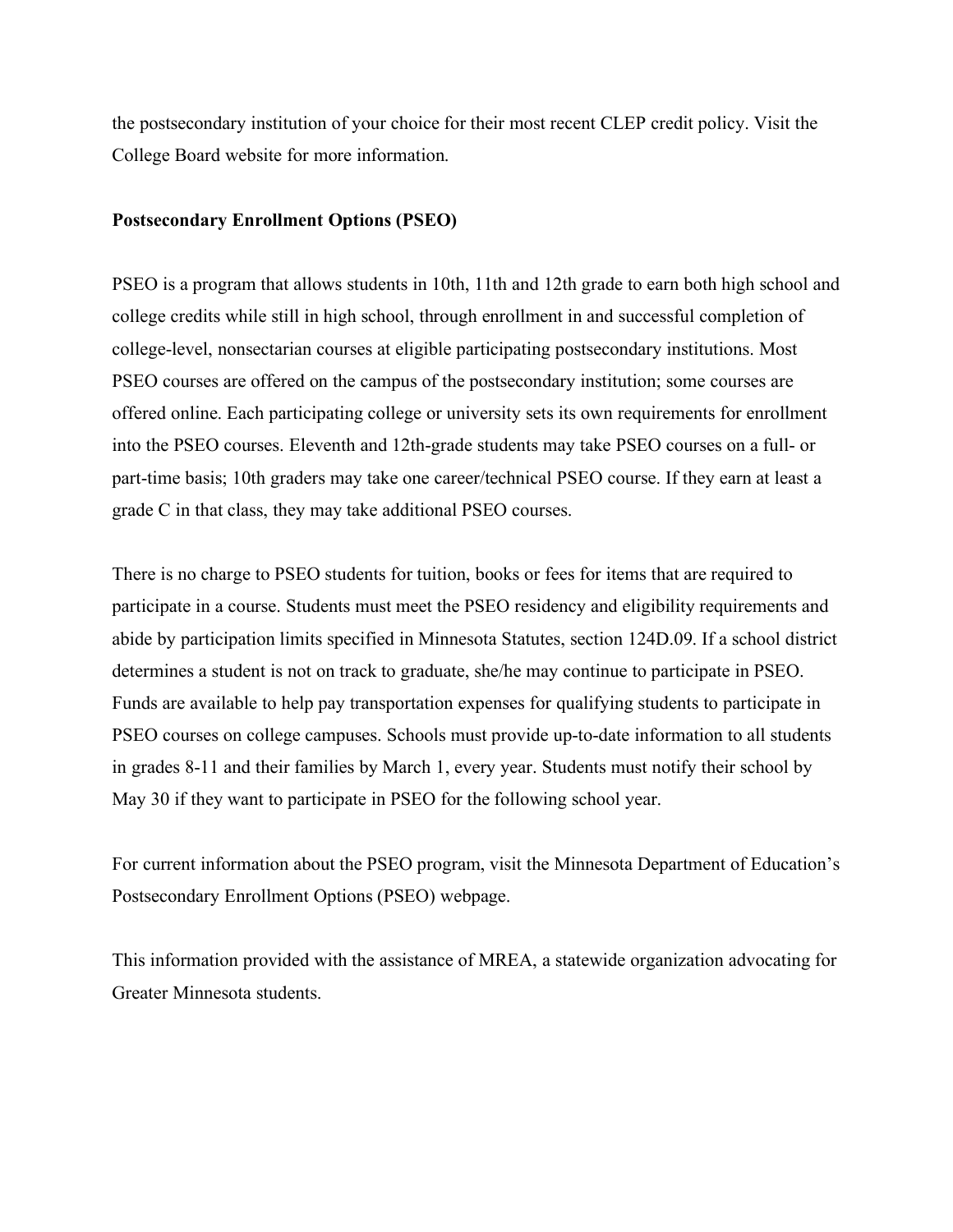*Postsecondary Enrollment Options (PSEO) is a program that allows 10th-, 11th- and 12th-grade students to earn both high school and college credit while still in high school, through enrollment in and successful completion of college nonsectarian courses at eligible participating postsecondary institutions. Most PSEO courses are offered on the campus of the postsecondary institution; some courses are offered online. Each participating college or university sets its own admissions requirements for enrollment into the PSEO courses. Eleventh and 12th-grade students may take PSEO courses on a full- or part-time basis; 10th graders are eligible to enroll in PSEO on a more limited basis (see note below). Students must meet the PSEO residency and eligibility requirements and abide by participation limits specified in Minnesota Statutes, section 124D.09. If a school district determines a pupil is not on track to graduate, she/he may continue to participate in PSEO on a term by term basis.* 

*By March 1 of each year, or three weeks prior to the date a student registers for courses for the following school year, schools must provide PSEO information to all students in grades 8-11 and their families. To assist the district in planning, a student must inform the district by May 30 of each year of their intent to enroll in postsecondary courses during the following school year.* 

*There is no charge to PSEO students for tuition, books or fees for items that are required to participate in a course; however, students may incur fees for equipment that becomes their property when the course or program is completed, textbooks that are not returned to the postsecondary institution according to their policies, or for tuition costs if they do not notify the district by May 30 and the district does not waive this date requirement.* 

*Funds are available to help pay transportation expenses for qualifying students to participate in PSEO courses on college campuses. For more information on these funds, access the PSEO Mileage Reimbursement Program Instructions.* 

*Enrolling in a PSEO course does not prohibit a student from participating in activities sponsored by the high school.* 

*School districts must allow a PSEO student reasonable access to the high school building, computers and/or other technology resources during regular school hours to participate in PSEO courses, whether on-line or on campus.* 

*Each year, districts must publish their grade-weighting policy on their website, including a list of courses for which students can earn weighted grades.* 

*All courses taken through the PSEO program must meet graduation requirements. Districts must transcript credits earned in PSEO by a ratio prescribed in statute. Districts have the authority to decide which subject area and standards the PSEO course meets. If there is a dispute between the district and the student regarding the number of credits granted for a particular course, the student may appeal the board's decision to the commissioner. The commissioner's decision regarding the number of credits will be final.*